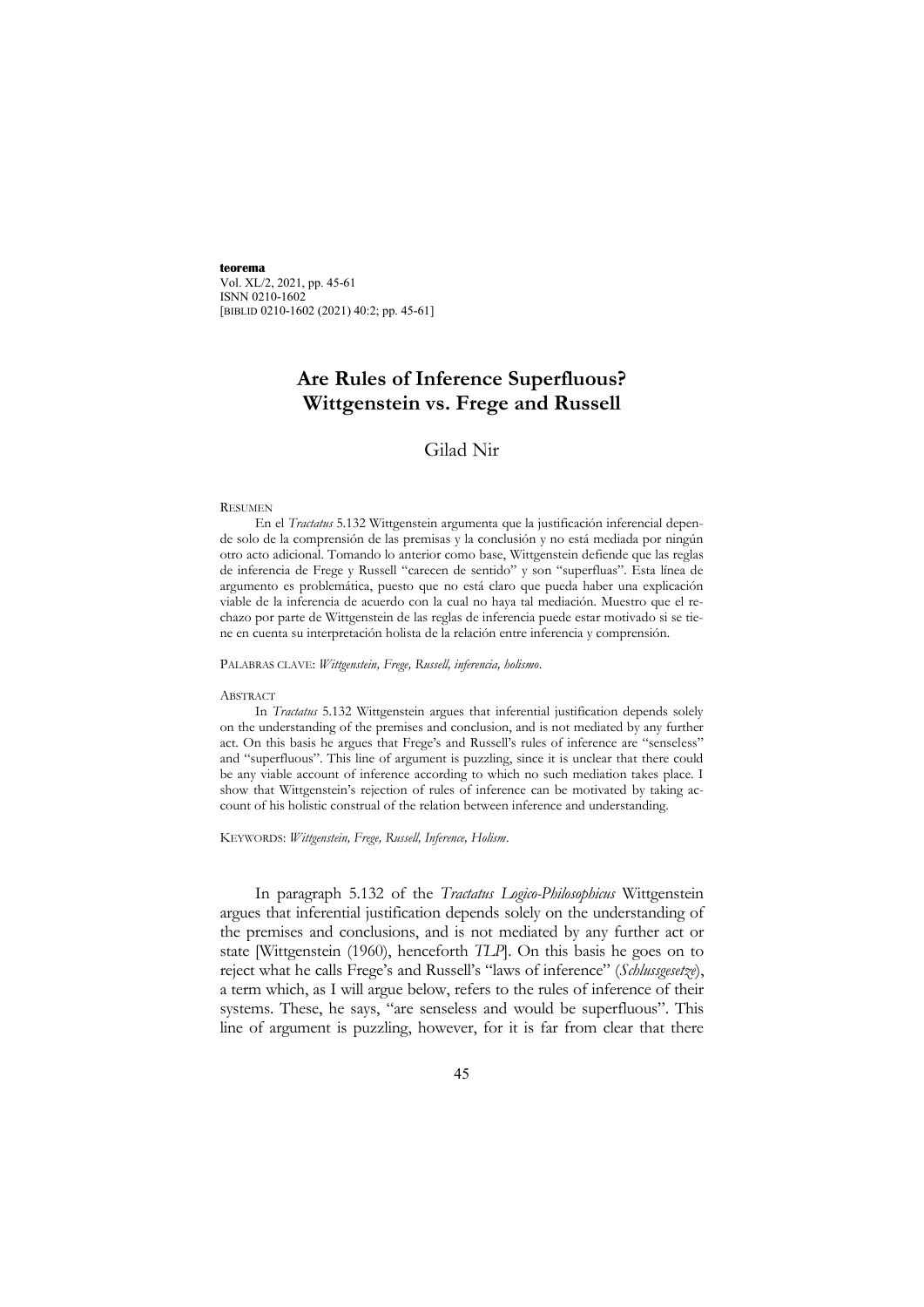could be any viable account of the justificatory nature of inference in which no such mediation takes place. What seems to make inference into a form of justification (by contrast to the mere association of thoughts) is that we draw the conclusion in light of our recognition of the goodness of the inferential connection. Indeed, Frege acknowledges this in saying that to infer is "to make a judgment because we are cognisant of other truths as providing a justification for it" [Frege (1979), p. 3] and Russell acknowledges this in saying that in inferring, the applicability of the rule "must be simply perceived." [Russell (1903), p. 41].<sup>1</sup>

Both Frege and Russell construe the logical mediation of premises and conclusion in terms of the application of rules of inference. Furthermore, in spelling out the role of such rules Frege and Russell are careful to distinguish it from the contribution made by adding a further premise to the inference. Frege says that rules such as *modus ponens* cannot be expressed in his logical system "because they form its basis" [Frege (1972), p. 136], and Russell says that the rule of inference "eludes formal statement" [Russell (1903), p. 34]. They thus seem to treat the rules of inference in terms of what we might nowadays call the meta-language of their systems; and the advantage in doing so is that it allows them to avoid the regress which, as pointed out by Lewis Carroll, threatens the idea that inferential justification depends on the appreciation of validity [Carroll (1895)]. To simplify somewhat, Carroll shows that if the appreciation of validity had to be codified as a premise that is added to the inference – if the inference would not be fully justified otherwise – the form of the original inference would thereby be altered, and a further demand for justification would then arise with respect to the new inferential sequence. Moreover, if the appreciation of the validity of the new inference had to be codified as a premise as well, a further, as yet unjustified inferential sequence would emerge, and there would be no stopping this regress. But since rules of inference in Frege's and Russell's accounts capture the appreciation of validity without adding such idle premises, they seem to account for inferential justification without giving rise to the regress. Indeed this is why Frege's and Russell's inexpressible rules of inference do not seem to be senseless and superfluous.

What, then, is the point of Wittgenstein's critique? As I understand him, and contrary to the existing literature on the topic, Wittgenstein does not mean to reiterate Carroll's objection, but he does mean to criticize Frege's and Russell's appeal to rules of inference, for different reasons. Wittgenstein rejects the idea that the goodness of an inference is some content which is to be cognized or a fact which must be perceived. As he sees it, Frege and Russell take the rules of inference to justify in-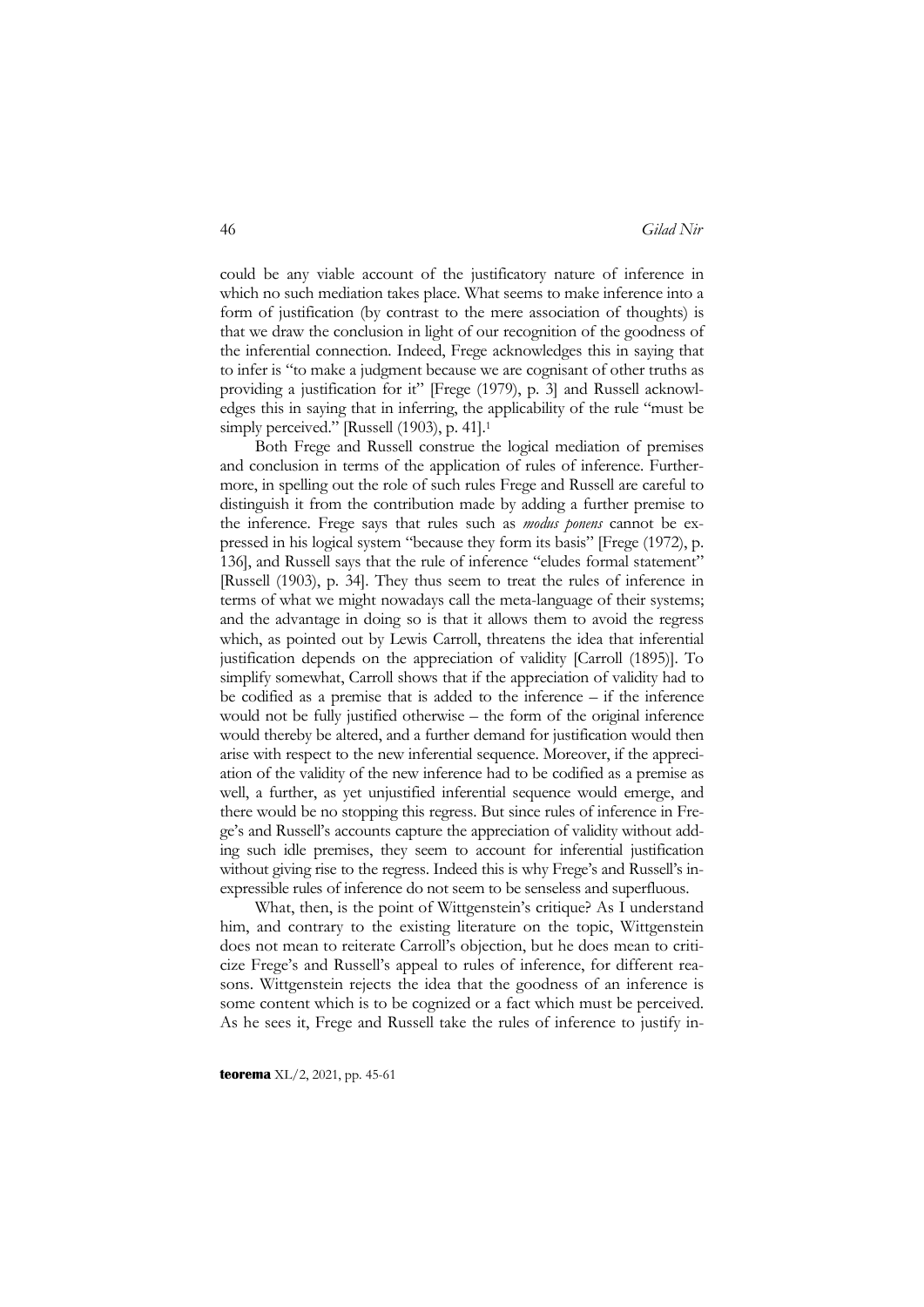ferences by bringing such substantive content to bear on the premises and conclusion — content that would not otherwise be there. But Wittgenstein rejects the idea that logic is a source of substantive content, let alone inexpressible content; moreover he rejects the idea that the components of inference – the premises and conclusion – are discretely individuated atoms of thought, which only form logical connections with one another when some such additional content is appealed to. Instead, he locates inference within the holistic context of meaning, understanding and reasoning: the appreciation of logical relations is internal to the significant use of signs, and does not need to be introduced by means of a separate act, be it the act of adding a premise or the act of applying a rule.

The structure of the paper is as follows. I begin by clearing up the target of Wittgenstein's critique, showing that it is the rules of inference of Frege's and Russell's logical systems that TLP 5.132 rejects. In Section II I go on to explain what precisely Wittgenstein finds to be problematic in Frege's and Russell's articulations of the role of rules of inference. In Section III I discuss Wittgenstein's approach to reasoning, and the holistic context in which he locates inference, understanding and meaning. In Section IV I consider how Wittgenstein's rejection of rules of inference reflects his general understanding of the relation between logic and thought, and in particular how it relates to his claim that inferential relations show themselves in propositions, but cannot be said by them. I argue that this claim does not commit Wittgenstein to the idea of inexpressible content which he criticizes Frege and Russell for endorsing.

### I. WHAT ARE *SCHLUSSGESETZE*?

To begin with, let us consider the precise shape taken by Wittgenstein's critique of Frege's and Russell's conceptions of inference:

If *p* follows from *q*, I can infer from *q* to *p*; derive *p* from *q*.

The mode of inference is to be understood from the two propositions alone. Only they themselves can justify the inference.

'Laws of inference,' ['Schlußgesetze'] which-as in the works of Frege and Russell—are supposed to justify inferences, are senseless, and would be superfluous. [TLP 5.132, translation emended].

Wittgenstein starts from the premise that all we need in order to justify an inference is an understanding of the premises and conclusion, and proceeds to the claim that the appeal to "laws of inference" would be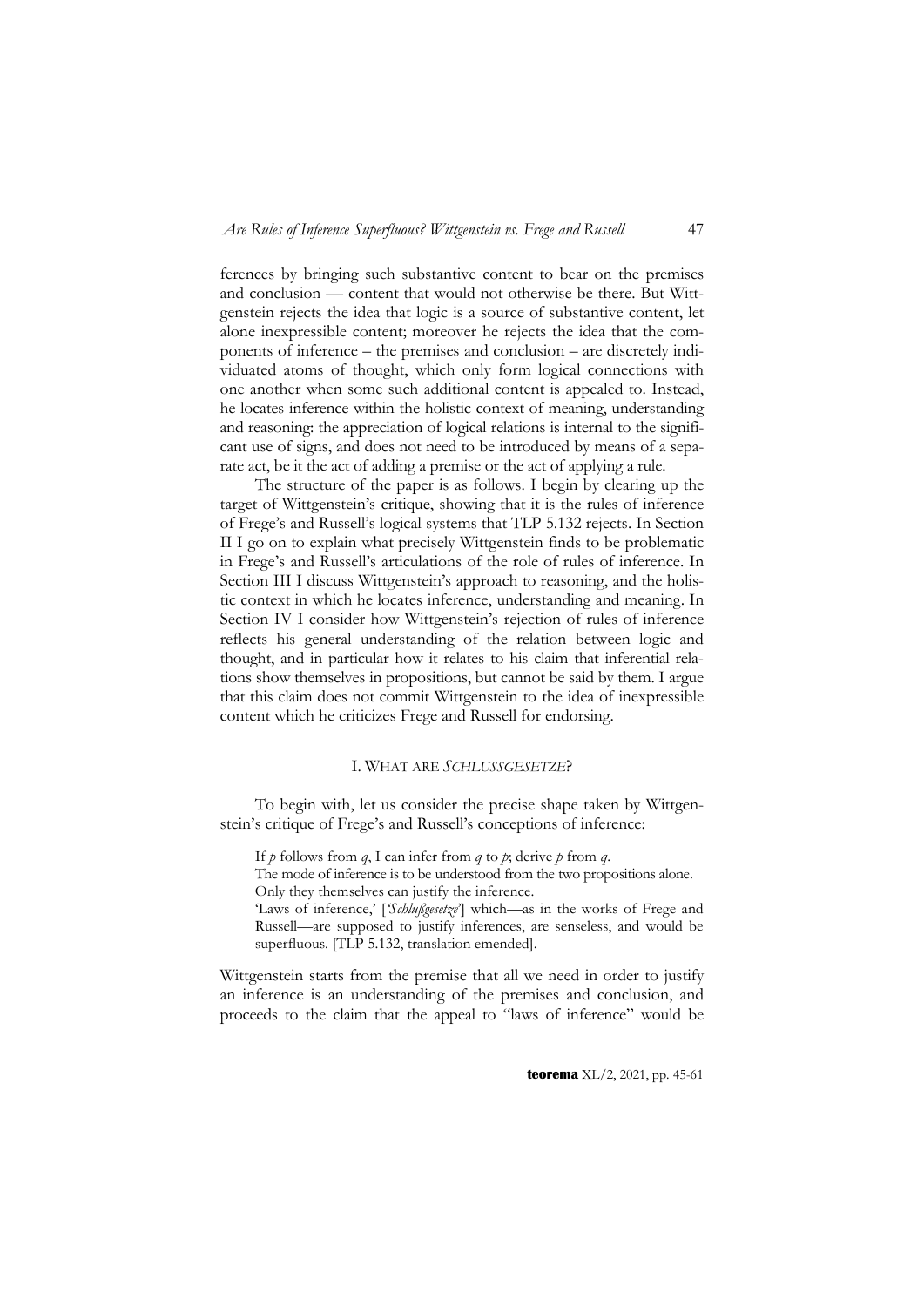"senseless" and "superfluous." But the term "Laws of inference" (*Schlußgesetze*) is not used as a technical term by either Frege or Russell. It might be taken to refer either to what Frege and Russell call the "basic laws" and "principles" (i.e. the axioms) of their systems, or to what they call the "rules" that govern proofs conducted in those systems. Russell, in particular, often fails to maintain a clear terminological distinction with respect to these two notions, and Frege is not always careful in this regard either.

One reason to read '*Schlußgesetze*' as specifically denoting rules, however, is that the second sentence of 5.132 employs a distinctively Fregean term – 'mode of inference' (*Art des Schlusses*) – which Frege uses in *Begriffsschrift* to refer to the single rule of inference of that system, *modus ponens*. Indeed, a common reading of 5.132, which I will henceforth refer to as the standard interpretation, takes Frege's and Russell's rules of inference to be Wittgenstein's target. Many standard interpreters of 5.132 take Wittgenstein's reasons for objecting to their rules of inference to coincide with the worry raised by Lewis Carroll [e.g. Mounce (1981), p. 44f., Kenny (2006), p. 78, Baker (1988), p. 130f.] But it is, as I pointed out, far from clear that Frege's and Russell's construals of inference are vulnerable to Carroll's regress. Since Frege and Russell deny that the rules can be encoded as propositions of the language that they govern, appealing to such rules does not result in adding premises to the inference, and so it does not lead to the regress.3 These standard interpreters thus have Wittgenstein attacking a straw man.

This has given rise to various *non-standard* interpretations of 5.132. Ian Hacking holds that Wittgenstein would be right to criticize Russell, since the latter seems to lack a proper distinction between rules of inference and axioms and hence to be vulnerable to Carroll's regress. But such criticism would fail to gain traction against the more careful treatment of rules in Frege [Hacking (1979), p. 290]. Seeking a more plausible reading of Wittgenstein – one that would show him to be a charitable reader of Frege, and yet show his criticism to be justifiable – Thomas Ricketts suggests that at 5.132, Wittgenstein has two separate targets in view [Ricketts (1985)]. Drawing on the ambiguity of the term '*Schlussgesetze*,' Ricketts argues that 5.132 can be read as separately targeting two issues: Russell's rules of inference are criticized along the lines suggested by Carroll, and Frege is criticized for holding that an appeal to logical axioms is required in order to justify any proof.4 Ricketts has in mind the fact that according to Frege, in order to provide a gapless proof of a conclusion q from a premise p, we must first establish the conditional p⊃q and then derive q by *modus ponens*; the conditional must be established by showing it to be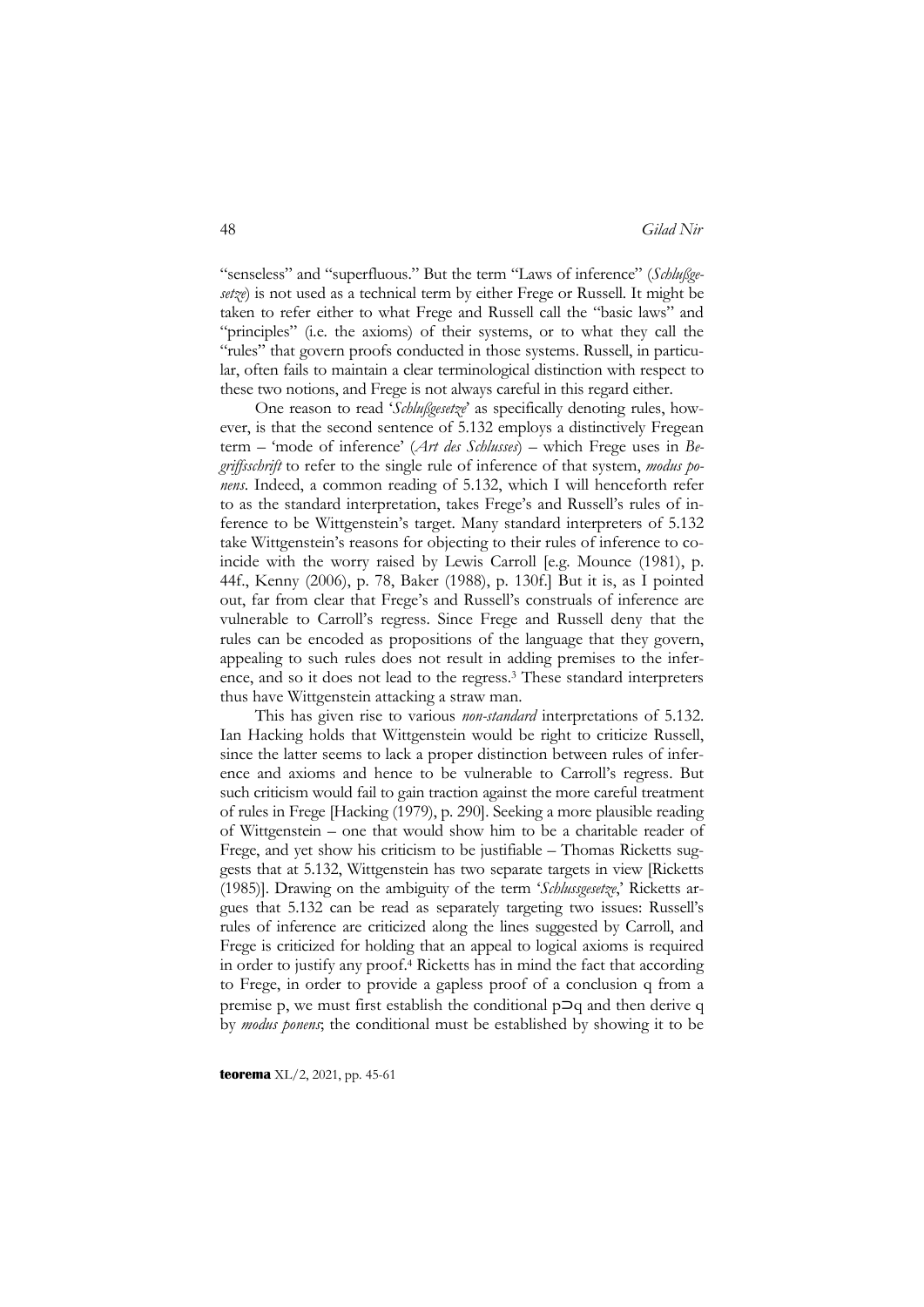an instance of a logical theorem, which in turn can be derived from the axioms of the system. Every Fregean proof is thus grounded in the axioms. Indeed this might be the reason why Frege sometimes calls his axioms "the laws of all inferring" [Frege (1984c), pp. 283-4]; Russell similarly says of his axioms that they are the "principles of inference" [Russell (1903), p.16]. But Wittgenstein, Ricketts notes, rejects the idea that to derive one proposition from we must go all the way back to the axioms [cf. TLP 5.131, 6.127]. Ian Proops suggests a different non-standard interpretation [Proops (2001)]. As he points out, Russell's account of inference, read charitably, is no less immune to Carroll's regress than Frege's. Proops concludes that neither Frege's nor Russell's accounts of rules of inference should be taken to be the target of 5.132; in both cases, Proops holds, what is at stake must be the role played by the axioms.5

I accept the point made by the non-standard interpretation that Wittgenstein's criticism in 5.132 cannot be charitably read as applying Carroll's original objection to Frege's or to Russell's conceptions of inference. But against the non-standard reading, I do not assume that Frege's or Russell's conception of the *rules* of inference cannot be criticized on other grounds.6 I also do not wish to deny that Wittgenstein elsewhere objects to Frege's and Russell's idea that any logical proof ultimately depends on an appeal to logical axioms. But this is compatible with reading 5.132 as rejecting Frege's and Russell's rules of inference. Furthermore, the critique of rules of inference that I attribute to Wittgenstein is compatible with the fact that he elsewhere recognizes the practical usefulness of rule-governed formal calculi, which may facilitate the recognition of logical connections in certain cases. But this does not mean that he thinks that when we infer we apply a rule-governed calculus to our thoughts; Wittgenstein in fact denies that the process modeled by rule-governed proof is essential to logic [TLP 6.126–6.1262, and Wittgenstein (1984), p. 109]. Giving up the implicit assumption (which is shared by both standard and non-standard readings) that any critique of rules of inference must take the form of Carroll's objection opens the way for a more charitable and more plausible interpretation of 5.132, according to which it is the rules of inference that are being criticized.<sup>7</sup>

### II. FREGE'S AND RUSSELL'S CONCEPTIONS OF RULES OF INFERENCE

Frege and Russell insist that the rules that govern their systems are not themselves expressions of those systems, and hence that appeals to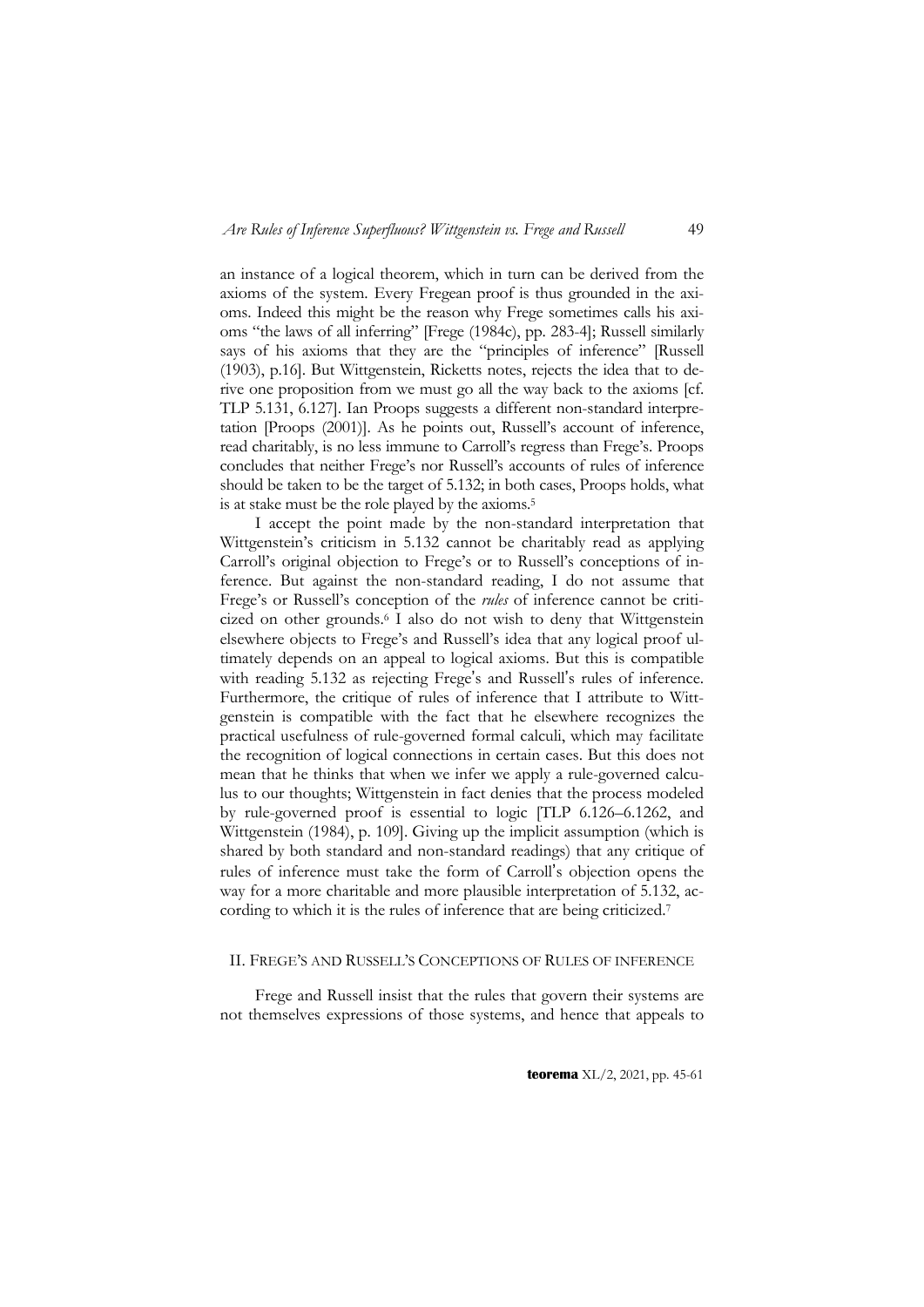such rules do not result in adding premises; they thereby escape the Carrollian regress. But as I will argue in this section, they continue to expect these rules to function in ways that only genuine propositions can function in, namely to convey substantive content. In inference, according to Frege and Russell, otherwise unconnected beliefs are mediated by means of recognizing such inexpressible logical content. Wittgenstein, as I understand him, resolutely rejects the idea that logic is a source of content [TLP 5.61] as well as the idea that the realm of content extends beyond the limits of language [TLP, p. 26].8 This leads him to reject the idea that significant expressions of language are logically unconnected atoms, and instead to construe the relation between inference and understanding holistically (as I will show in the next section). It is on this basis that he declares rules of inference to be senseless and superfluous.

In what sense can Frege and Russell be said to construe rules of inference in terms that involve both inexpressibility *and* contentfulness? In pursuing their logicist projects both Frege and Russell take it as their task to make explicit the logical content from which mathematical knowledge can to be derived. The inexpressibility of rules of inference counts, from this perspective, as a regrettable defect: Russell speaks of it as a "failure of the formalism" [Russell (1903), p. 34] and Frege (in a different context) speaks of language as an impediment to the full expression of the most fundamental logical distinctions [Frege (1984b), p. 193] which he takes to be founded "deep in the nature of things" [Frege (1984a), p. 156].9 Admittedly, Frege might seem to ascribe no propositional content to the rules of inference, since he introduces them separately from the axioms of his system; the latter are propositions that state truths of absolutely general scope, and serve as the ultimate grounds of all proofs, whereas rules of inference are introduced alongside other rules for the use of the symbolism. Like these other rules, Frege says that the rules of inference cannot be properly expressed in the symbolism they govern without circularity. But in fact, Frege does use special marks to indicate which rule of inference is being used in the course of the proof, and where, and in this respect rules of inference differ from at least some the other rules for signs. For instance, Frege marks the inferential transition in *modus ponens* by means of a horizontal line drawn between the premises and the conclusion, and he deploys various other signs to signify other kinds of inferential steps, corresponding to each of the rules of his system.10 Indeed, for Frege these marks do not officially count as referring expressions, which designate (*bedeuten*) the content of a further thought; instead, like the judgment stroke, they are said to merely indicate (*an-*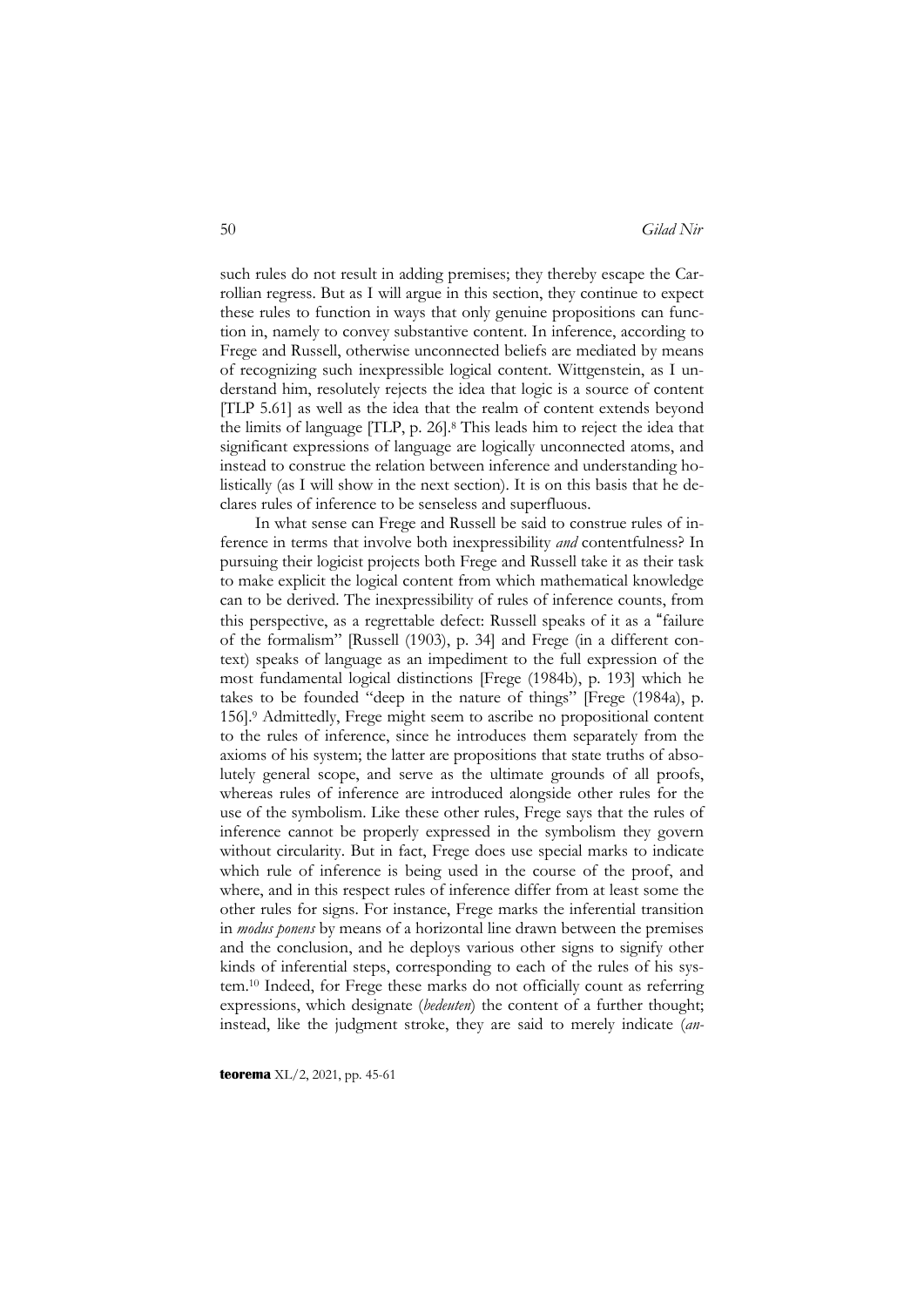*deuten*) the manner in which the inference is drawn.<sup>11</sup> Frege could therefore continue to say, in this attenuated sense, that rules are not expressible in the notation they govern. But even so, he would not deny that the marks of inferential transition register something, namely which premises justify the conclusion and by appeal to what rule.

Moreover, despite their inexpressibility, Frege's rules are not thought of as devoid of content. I here wish to argue against the very common tendency to assimilate Frege's construal of rules to the one found in modern thinkers such as Carnap and Tarski; even van Heijenoort makes this assimilation in saying that Frege's rules of inference are purely syntactic, and are "void of any intuitive logic" [van Heijenoort (1967), p. 326]. Admittedly, Frege groups the rules of inference with the rules for the formation of expressions of his system. But Frege nonetheless takes the rules of inference to encode substantive content. Consider for example the way he spells out the relation between the rules and axioms of his system:

We have already introduced in the first chapter several principles of thought in order to transform them into rules for the application of our symbols.

…In this way, we obtain a small number of laws in which (if we add the laws *contained* in the rules) is included, though in embryonic form, the *content* of all of them. …Perhaps there is yet another series of judgements from which (with the addition of those *contained* in the rules) all the laws of thought can be derived. [Frege (1972), p. 136. My emphases]

On Frege's view, in designing a logical system, we may choose to transform some of the axioms into rules and vice versa. Case in point, whereas *Begriffsschrift* employs only one rule and a larger number of axioms, the system of *Grundgesetze* employs three rules of inference and fewer axioms. This tradeoff, Frege holds, does not affect the overall content of each of the systems, measured by their capacity to form an adequate basis for arithmetic [Frege (1972) p. 107, (2013) p. 26]. But it does show that for Frege, the content of the logical system resides not only in the axioms but also in the rules. So *pace* van Heijenoort, Frege's rules of inference, though inexpressible in his systems, *are* meant to convey content. For Frege, these rules are thus neither senseless nor superfluous.

In *Principles of Mathematics*, Russell argues that the inexpressibility of the rules of inference guarantees that Carroll's regress does not arise [Russell (1903), p. 34; cf. Russell (1910), p. 94]. But like Frege, this does not prevent him from construing the role of the rules of inference by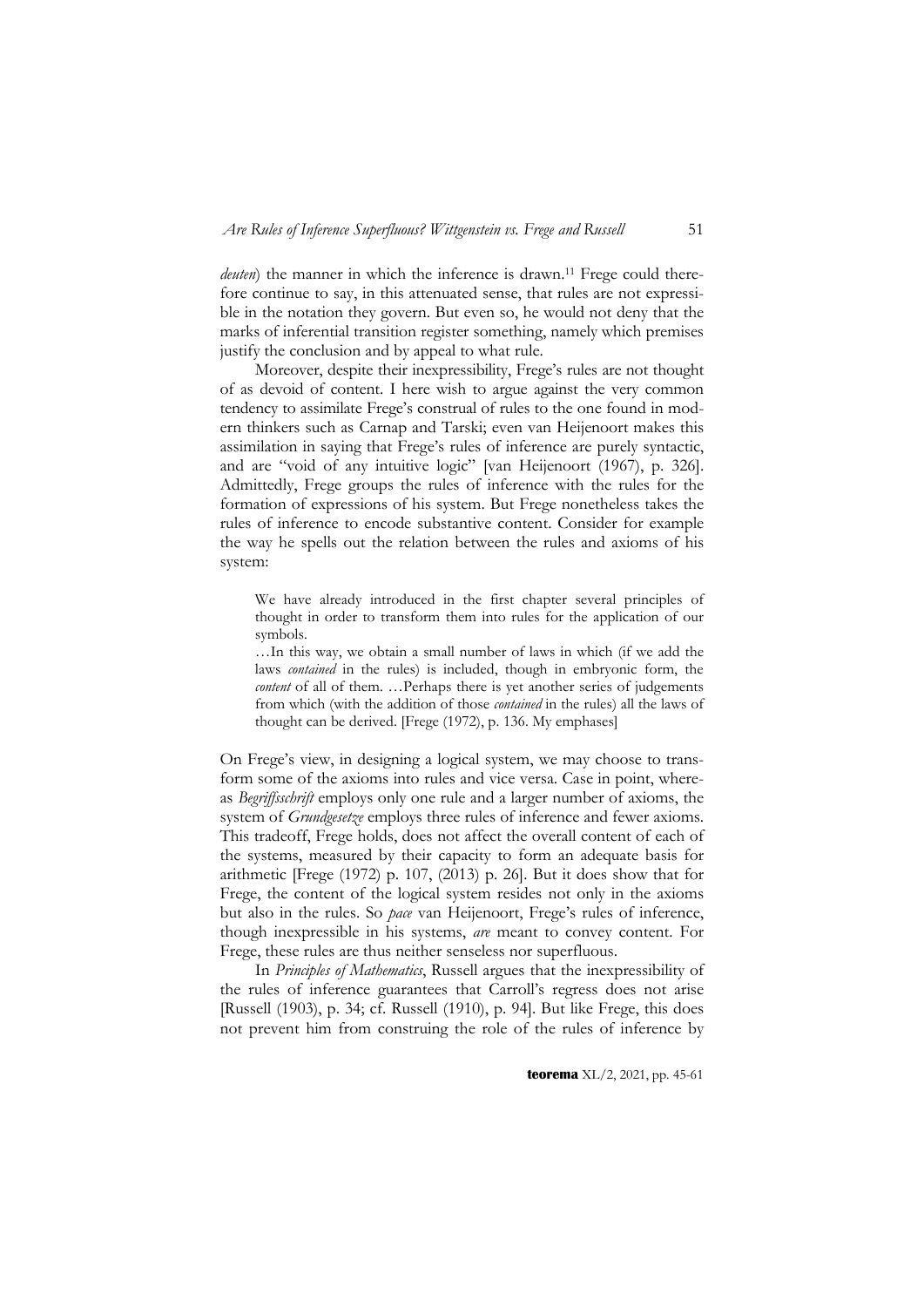analogy to that of contentful propositions. Indeed like Frege, Russell proposes in *Principia* that any axiom can be transformed into a rule and vice versa [Russell (1910), p. 106]. Moreover, in considering the question whether applying a rule of inference requires further justification, Russell declares that "the fact that our rule does imply the said implication", i.e. the fact that the inference accords with the rule, is something that must be "simply perceived" [Russell (1903), p. 41]. Russell here both speaks of rules as something which "implies" other things, and takes inference to depend on the appreciation of a further "fact", beyond those expressed by the premises and conclusion. He thus takes the rules to function in the way contentful, general truths do — in this sense, Russell's rules are not senseless. At the same time, he treats the propositions to which rules apply as inert and disconnected atoms whose relations of implication can only be appreciated by means of the further act of applying the rule — in this sense, his rules are not superfluous. Wittgenstein's critique, as I will now argue, reflects his rejection of this understanding of the relation between logical form and the content of thought.

#### III. INFERENCE AND UNDERSTANDING

To fully appreciate Wittgenstein's critique of Frege's and Russell's accounts of inference we must consider the alternative he seeks to offer, and in particular the way Wittgenstein construes the relation between inference and understanding. To understand a proposition, according to Wittgenstein, is to put ourselves in a relation to the way the world is, that is, to come to see how the proposition is answerable to the world: "To understand a proposition means to know what is the case if it is true" [TLP 4.024]. But for a proposition to be a truth-evaluable claim requires that its sense be determinate [TLP 5.156c]; and this means that in understanding it we must understand not only what is affirmed, but also what is excluded by it [TLP 3.144; cf. Wittgenstein (1984), p. 95 and p. 102]. Accordingly, to affirm any proposition, at least some of its inferential relations to other propositions must already be appreciated: for instance, we must be able to reject its negation. Logical complexity is in this sense prefigured in propositions, including atomic propositions, and is not some foreign element that is added on to them, at a second stage [TLP 5.47].12

This point is captured in Wittgenstein's claim that propositions occupy positions in a "logical space" [TLP 3.4]. The relations between propositions in this logical space, he holds, are the "scaffolding" which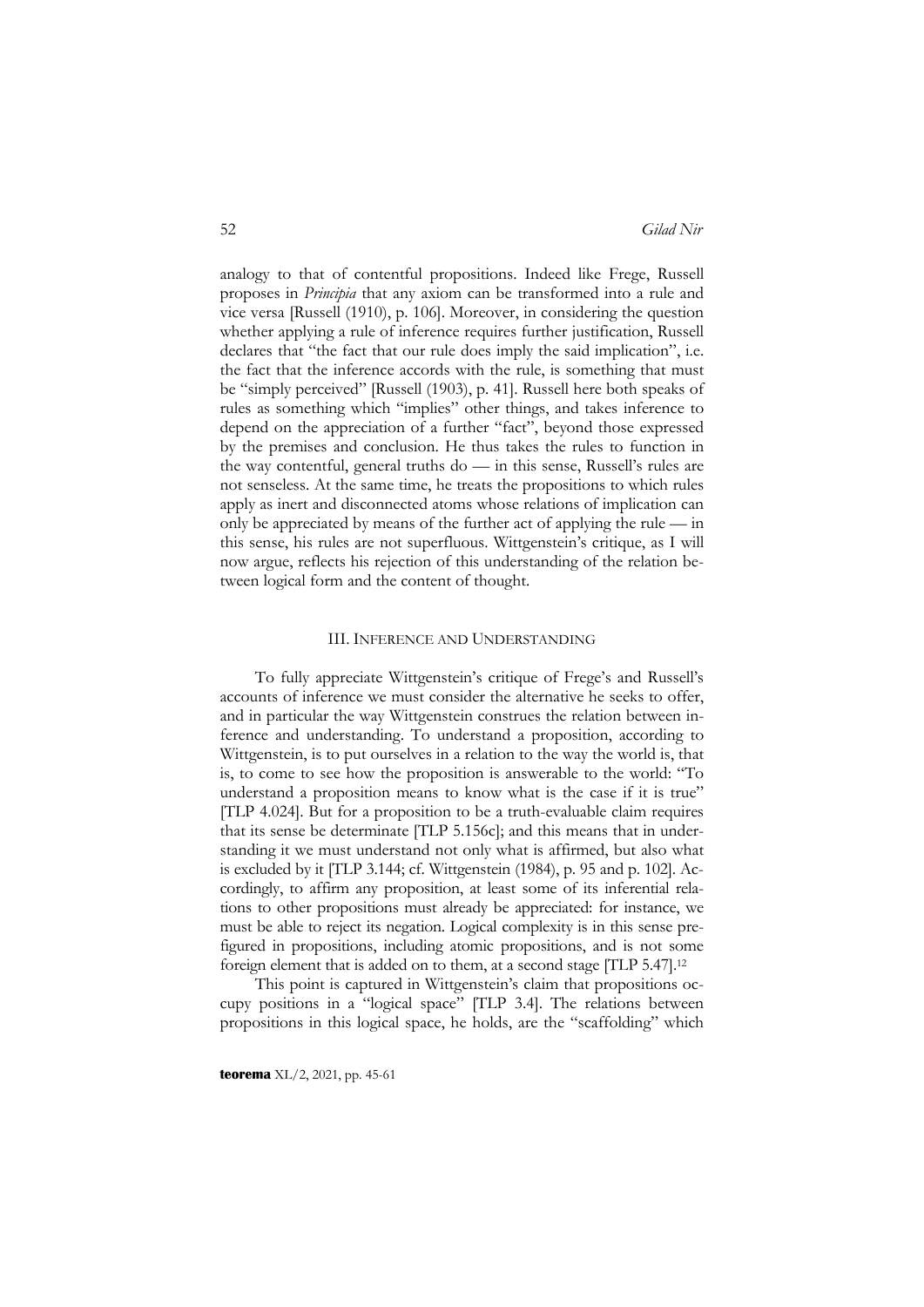constitutes their sense [TLP 3.42]. But "logical space" is a somewhat misleading metaphor, since the logical relations between propositions in logical space are not external, but *internal* relations. Being an internal property or relation means that the identity of the object it belongs to is constituted by those features: "A property is internal if it is unthinkable that its object does not possess it"  $[TLP 4.123]$ . Accordingly, the proposition, its location in logical space, and its relations to other locations in this space are one and the same thing:

If the truth of one proposition follows from the truth of others, this expresses itself in relations in which the forms of these propositions stand to one another… these relations are internal, and exist as soon as, and by the very fact that, the propositions exist. [TLP 5.131]

For Wittgenstein the significant symbol – the sign in use – has priority over the merely perceptible aspect of it, the mere sign [TLP 3.326]. The logical identity of an expression – what makes various appearances of it into appearances of a single symbol – consists in its being used to make the same logical contribution in every context [TLP 3.311]. Thus, for example, to properly understand a name, to "recognize the symbol in the sign", one must not be misled by ambiguous, but logically distinct uses of it; and in the case of properly understanding two synonymous names, one must be able to discern the logical relations between sentences in which they appear:

Can we understand two names without knowing whether they signify the same thing or two different things? Can we understand a proposition in which two names occur, without knowing if they mean the same or different things?

If I know the meaning of an English and a synonymous German word, it is *impossible* for me not to know that they are synonymous, it is *impossible* for me not to be able to translate them into one another. [TLP 4.243, my emphasis].

When we have an understanding of a name, Wittgenstein here says, it is "impossible" for us not to know whether or not it is logically related to other names that we understand. But this is not meant as a substantive claim — the necessity at issue is neither a metaphysical nor a psychological matter. Rather, Wittgenstein's point is that behaving otherwise – neglecting to draw the relevant inferences or drawing inferences that conflict with such understanding – would reflect a failure to use the sign determinately,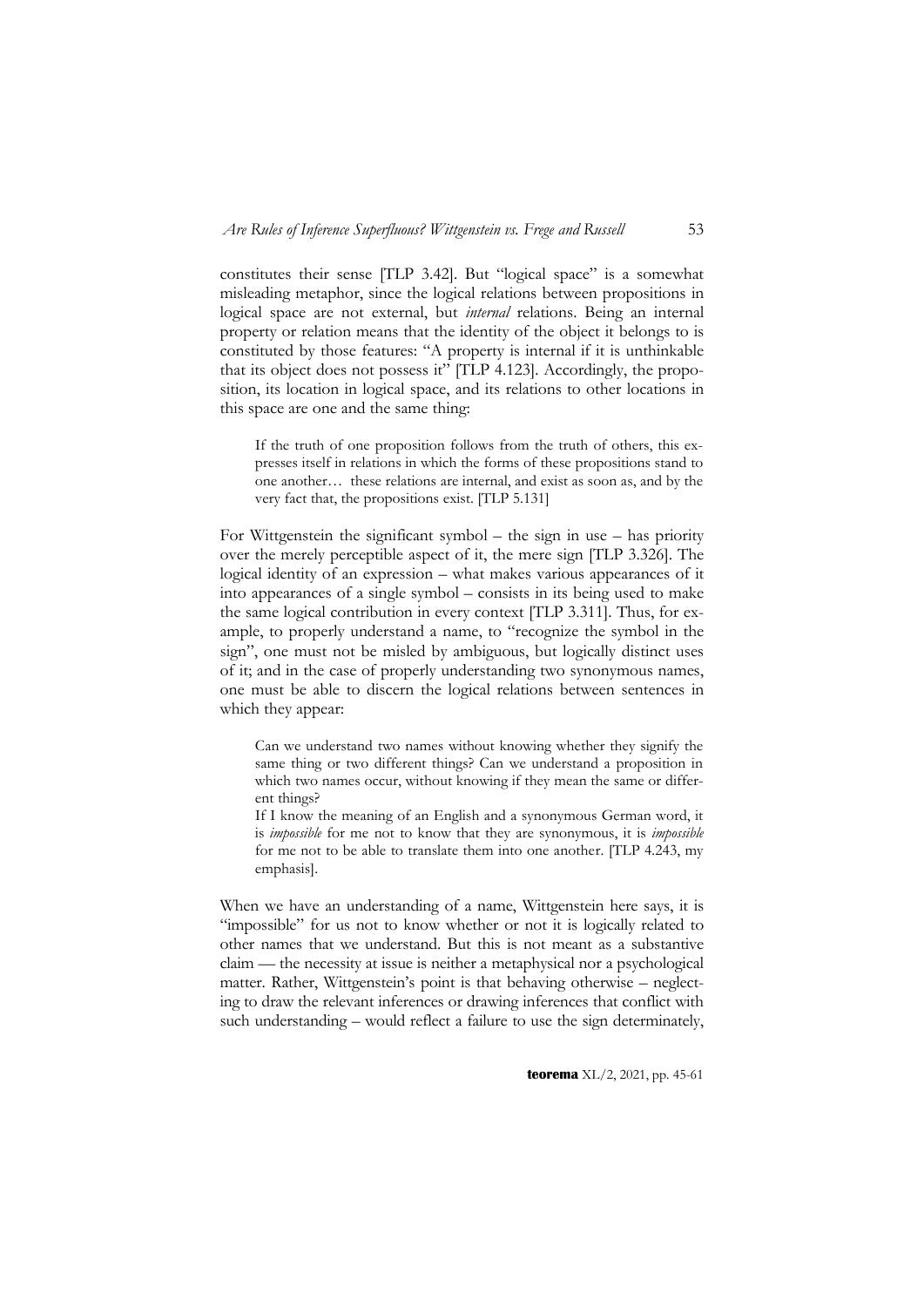i.e. that contrary to our hypothesis, it would not amount to having a proper understanding of the symbol conveyed by that sign. Importantly, indeterminacy in our use of signs, which may indeed occur without our noticing it, is also the source of what Wittgenstein calls nonsense: an apparently meaningful use of signs that ultimately fails to express anything [TLP 5.4733]. The relevance of this point will emerge in a moment.

As with the understanding of names, a proper understanding of propositions is such that she who understands them cannot fail to discern the logical, internal relations that constitute them. But the sense in which it would be "impossible" for her to truly understand propositions and yet to behave in ways that conflict with their internal logical relations is once again not a substantive one. Rather, it is simply this: given the constitutive role of internal relations in individuating signs as determinate expressions of significant propositions, it makes no sense to represent any thinker as being in such a situation — to assume that she *can* have a determinate grasp of those propositions and yet not recognize their relations.

In purporting to represent such a situation as possible we would inevitably be equivocating in our own use of the terms "grasp", "proposition," "understand", "infer", etc. In other words, it would be *we* who would then be uttering nonsense.<sup>13</sup> It is precisely by obscuring this point that Carroll makes a mystery of the possibility of inference, and it is by dispelling Carroll's nonsense, rather than by introducing rules of inference and declaring them to be inexpressible, that Wittgenstein's *Tractatus* would respond to the apparent regress. Carroll misleads his reader by portraying a rational being who putatively understands the premises and conclusion of a valid inference, and indeed purports to "accept" the premises, while at the same time pretending not to be able to take them to form reasons for drawing the conclusion. But such a creature would fail to meet the minimal bar below which no understanding (let alone "acceptance") could genuinely be attributed to anyone. Carroll thus tempts us to treat as intelligible what is no more than a piece of philosophical nonsense.

#### IV. INFERENCE AND LOGICAL FORM

The interconnectedness of what we understand as competent users of a language is not, according to Wittgenstein, some additional content that we come to believe or represent. Indeed, Wittgenstein denies that logical form is something that can be represented by means of proposi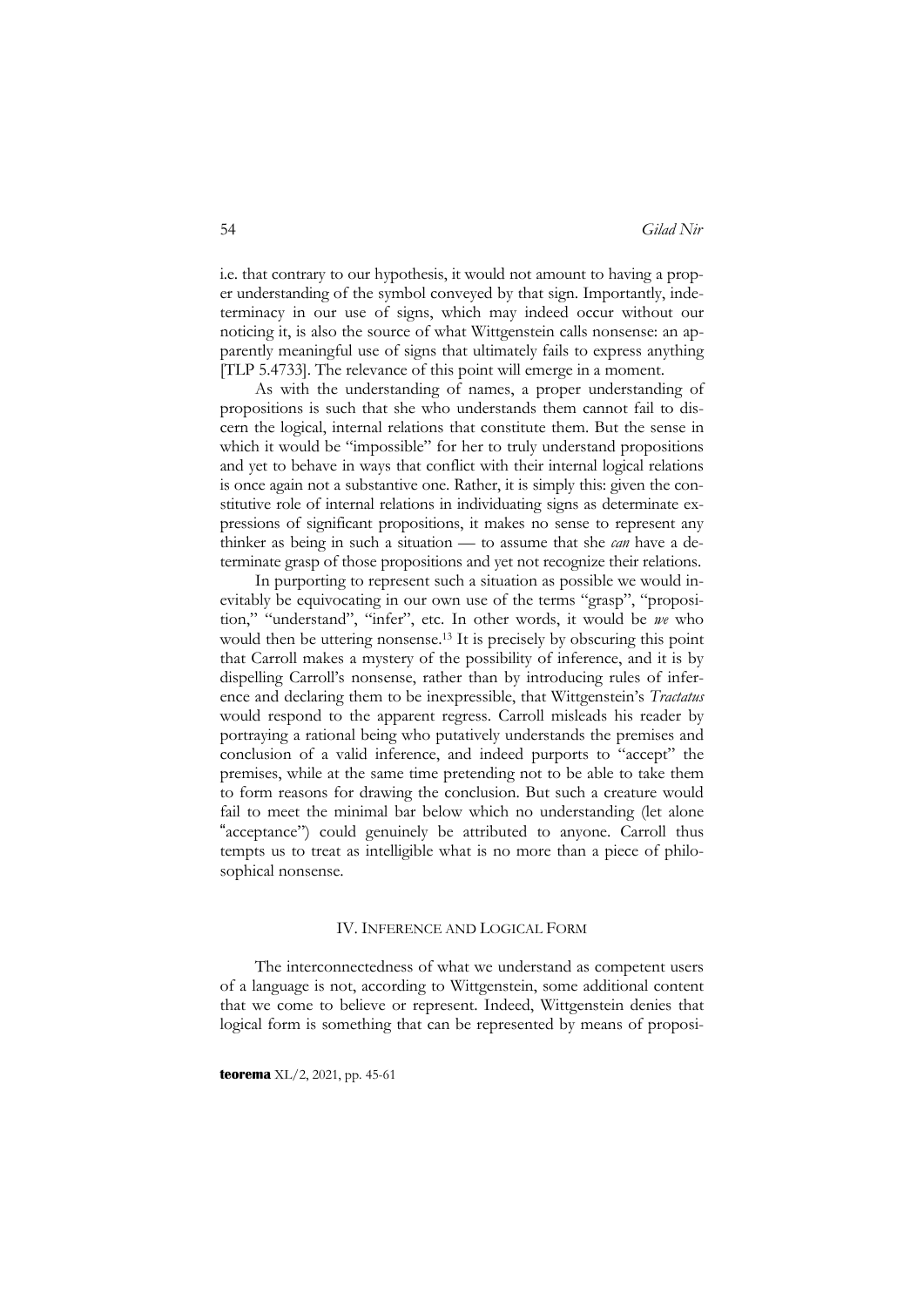tions, and thereby provide the content for belief; he says that logical form shows itself, but cannot be said [TLP 4.1212]. Wittgenstein's distinction between saying and showing is notoriously elusive, and this is not the place to attempt an interpretation of it. It is clear, however, that if we are to make sense of Wittgenstein's claim that the justification of inference depends solely on our understanding of the premises and conclusion, and if we are to make sense of his rejection of rules of inference, we must avoid assimilating the manner in which for Wittgenstein inferential relations show themselves in propositions but cannot be said by them [TLP 4.122] to the manner in which for Frege and Russell inexpressible rules justify inferences.

On the account Wittgenstein *rejects*, for logical form to show itself in inference is for us to grasp what a logical rule would say, were it not for the fact that it is inexpressible, and this is assumed to be something which stands apart from and is not yet conveyed by the premises and conclusions themselves. Indeed, Wittgenstein himself often seems to draw dangerously close to affirming this manner of putting things, and many of his interpreters have read him in precisely this way.14 Consider, for example, the following two passages:

…If two propositions contradict one another, this is shown by their structure; similarly if one follows from another, etc. [TLP 4.1211]

That the truth of one proposition follows from the truth of other propositions, we perceive from the structure of the propositions. [TLP 5.13]

As we have seen, Russell, too, speaks of "perceiving" that the rule is applicable to a given inference, and Frege speaks of inferring in terms of being "cognisant" of the support that the truth of the premises provides to the conclusion. As I construe Frege's and Russell's views, it is substantive content that they think is thereby being grasped. In what sense, then, is Wittgenstein's use of "perceiving" and "showing" any different? In other words, how is his talk of showing to be understood, such that his critique of Russell's and Frege's accounts of rules in 5.132 could even seem to get off the ground?

Ignoring what Wittgenstein says about the holism of inference and understanding, and assuming that propositional signs can be individuated independently of the context of significant use, might encourage one to take TLP 4.1211 and 5.13 to support the idea that logical form is something which we perceive separately from our grasp of the propositions, and on the basis of which we then ground our inferences. But there is a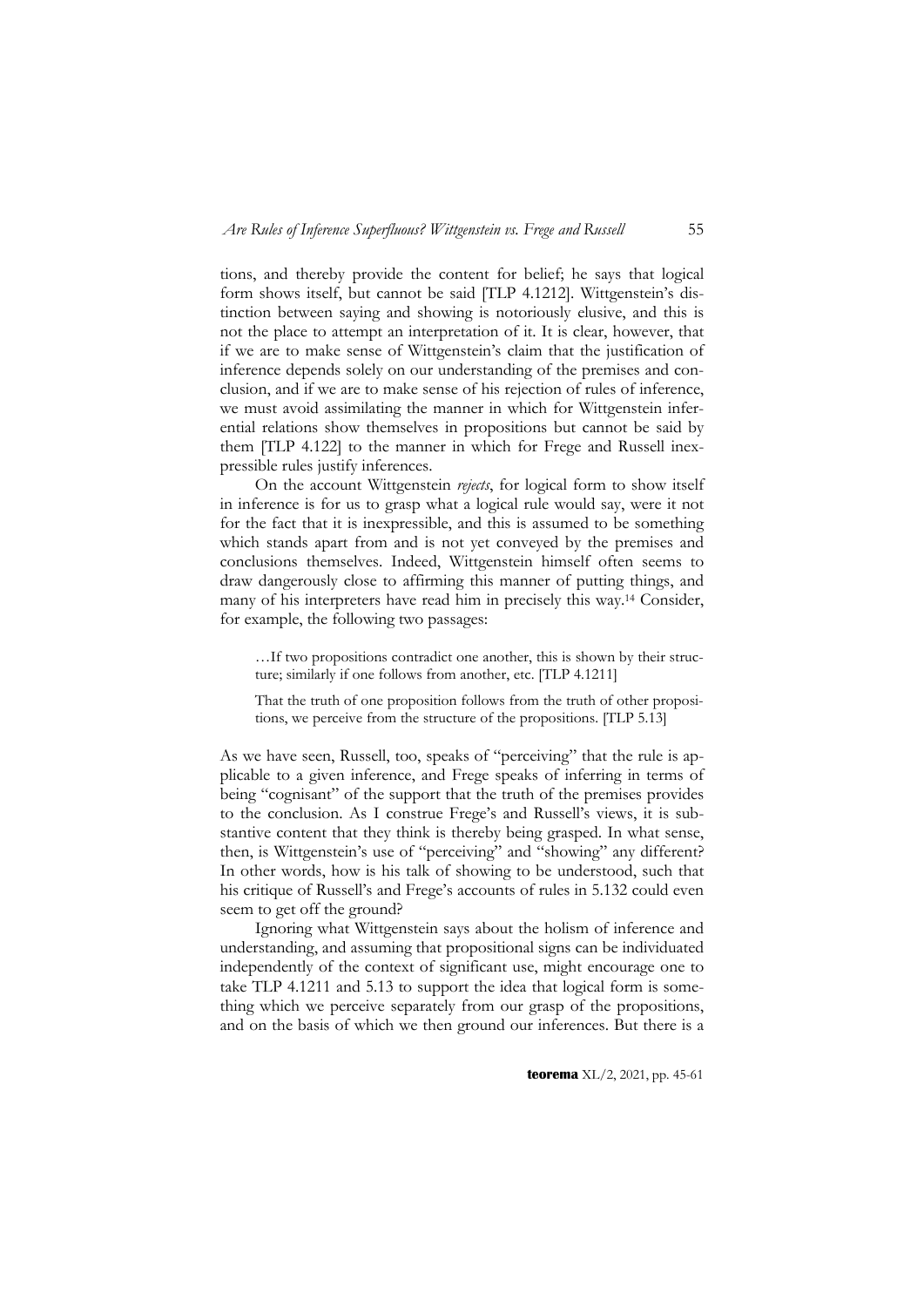different way in which Wittgenstein's claims can be construed: logical form and relations of logical structure show themselves in propositions insofar as these are truly propositions, that is, insofar as they belong to the inferential nexus of the language of a competent speaker. We could get a better sense of this by considering TLP 5.1311:

When we conclude from  $p \vee q$  and ∼p to q the relation between the forms of the propositions "p  $\vee$  q" and "∼p" is here concealed by the method of symbolizing. But if we write, e.g. instead of "p  $\vee$  q" "p|q.|.p|q" and instead of "∼p" "p|p" (p|q = neither p nor q), then the inner connexion becomes obvious. [TLP 5.1311]

Acquiring mastery of the sheffer-stroke notation renders certain modes of inference trivial, which in other notations might seem frustratingly complicated. But Wittgenstein does not mean this as a psychological observation. Rather, what he takes this to illustrate is that all inferences, so far as they involve propositions that we actually understand, and regardless of the notation in which they are expressed, are just as simple and immediate as the transition, in Russell's notation, from *p.q* to *p*. <sup>15</sup> Indeed in a notation that we do not master, inferences might seem to require an appeal to logical rules such as Disjunction Elimination in order to reveal the underlying logical connections. But this apparent need for rules of inference is a symptom of our lack of mastery of the specific notation. Once we acquire such mastery, we acquire the capacity "to recognize the symbol in the sign" [TLP 3.326], and thereby to use that notation as our language, and that means, to reason by means of it. It is thus not before and apart from, but within the significant use of language – within the activities of inferring in a language that we master – that we genuinely deal with propositions, rather than mere propositional signs, and it is only in such context that the logical interrelatedness of propositions can be said to show itself. Indeed, what is shown and what does the showing within the competent use of language are in a sense one and the same, namely the clarity of our thought.16

A competent user of language is not someone who uses indeterminate signs, but someone who operates with determinate, meaningful symbols, whose relations to each other are not obfuscated by the peculiarities of the notation. For such a thinker, understanding a proposition is not the passive intake of isolated content, which is as inert as a mere sign; rather, understanding a proposition consists in acquiring the ability to reason with it, informing the entire logical space of the thinker. The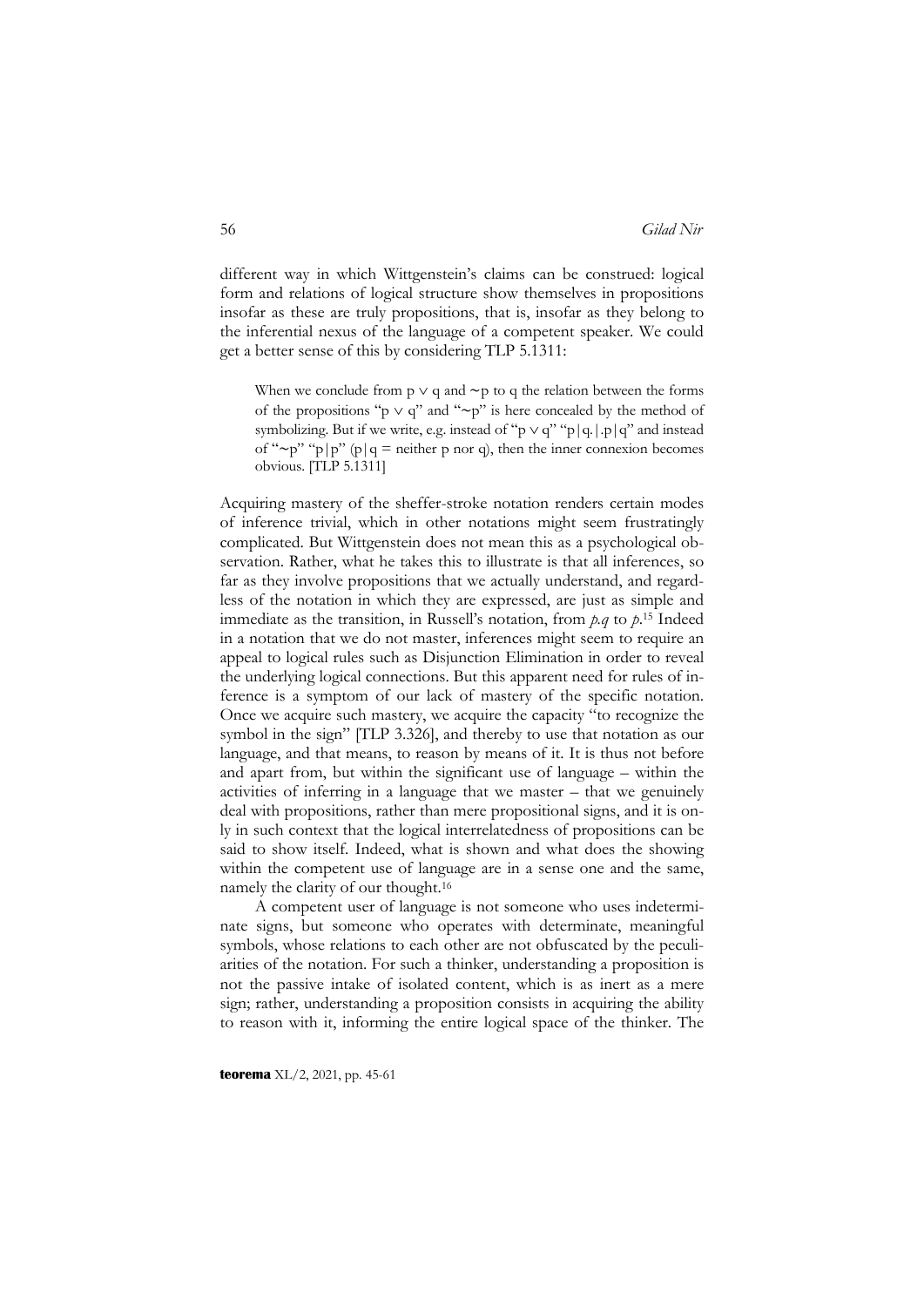ability to infer is constitutive of what this proposition is for the thinker, and is what renders her use of the propositional sign determinate, allowing it to convey a symbol.

If the thinker seems to deviate in her reasoning from what her prior understanding dictates, however, that would inevitably also involve her failing to use signs in the determinate way she so far has. Importantly, her failure would then be located at the level of understanding, not at the level of reasoning. This is what Wittgenstein points to when he says that "In a certain sense we cannot make mistakes in logic" [TLP 5.473]. For what might seem like a mistake in reasoning would reduce, on Wittgenstein's holistic account, to a confusion concerning the logical identity of the propositional signs the thinker purports to infer to and from. A thinker who takes herself to infer where, by the lights of her own understanding, no inference can be made, would therefore be unwittingly uttering nonsense. It is for this reason, too, that appeals to rules of inference would be superfluous. Such rules cannot serve to ensure that we only infer validly, just as they cannot ensure that we only use our signs determinately. Indeed the application of rules presupposes the determinacy of the signs they are meant to apply to. But insofar as our use of signs has such determinacy, we already use them in a way that reflects their logical form, and hence we already have everything that the rule might seem to provide.

### V. CONCLUSION

Frege and Russell, I have argued, extend the realm of content beyond the realm of expression. I suggested that it is this idea that is targeted in 5.132 — the idea that the significant use of language depends on the appreciation of logical content which lies beyond the limits of language. For Wittgenstein, by contrast, logical form resides in the determinacy of our representation of content; it is not some kind of content that we appreciate in addition to what our propositions represent. The rejection of rules of inference in 5.132 thus marks an important difference between Wittgenstein and his predecessors: whereas they take the logical relations of premises and conclusion to be appreciated by means of the application of rules to propositions, Wittgenstein thinks that without the appreciation of these logical relations, we do not yet have the propositions in view, and conversely, that to understand propositions is already to appreciate their logical relations. In the opening of this paper I raised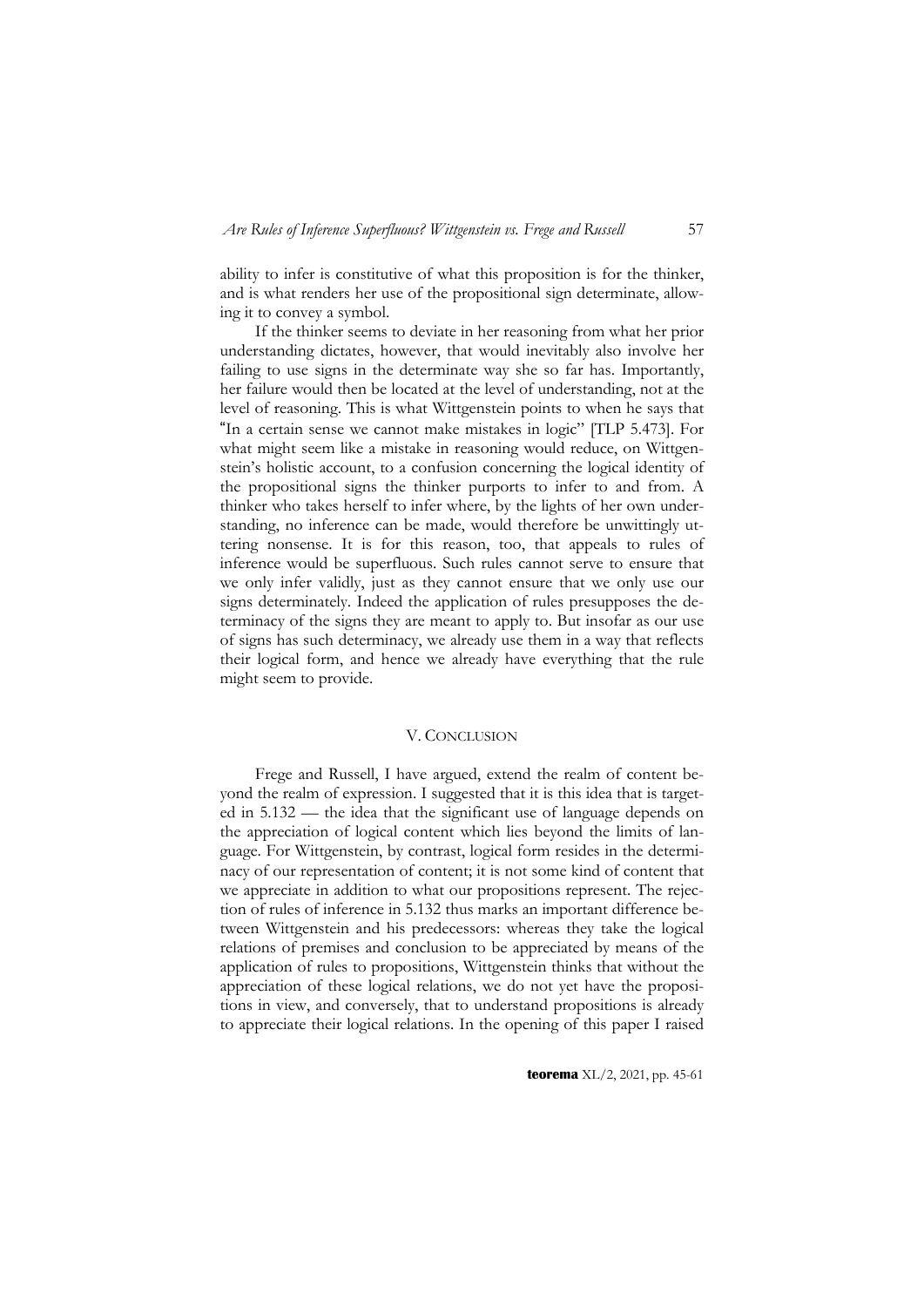the worry that by rejecting the rules of inference Wittgenstein is prevented from accounting for the justificatory nature of inferring. But if Wittgenstein is correct, there is no need to assume that inferential justification depends on anything beyond the understanding of the propositions involved in the inference.

In assuming that inference requires a mediating act that is separate from the acts of affirming the premises and conclusion, Frege and Russell treat these propositions as inert atoms; merely understanding each of them does not yet entitle us to take any conclusion to be justified.17 This is an assumption which Wittgenstein continues to criticize in his later work, in denying that propositions are lifeless objects, into which we must breathe life by means of further acts, such as the act of applying rules to them [Wittgenstein (1969), p. 3]. Since this assumption is still widely endorsed, I believe there is much that contemporary philosophers can learn from Wittgenstein 's critique.

*Institut für Philosophie Friedrich-Schiller-Universität Jena 07737 Jena, Germany [E-mail: gilad.nir@uni-jena.de](mailto:gilad.nir@uni-jena.de)*

#### **NOTES**

<sup>1</sup> Boghossian (2014) influentially argues that any account of inference must conform with what he calls the Taking Condition, namely that "Inferring necessarily involves the thinker *taking* his premises to support his conclusion and drawing his conclusion *because* of that fact". The way I see it, Wittgenstein denies that such taking is either an act or a state the inferrer must add to the premises and conclusion in order for her inference to be justified.

<sup>2</sup>Evidence for the ambiguity in Russell's use of the term 'rule', 'law' and 'principle' is recorded by Proops (2001) and Kremer (2001), p. 67, fn. 17. Proops shows that on some occasions Frege, too, fails to uphold a terminological distinction between rules and laws.

3 See Frege (1972), p. 136, Russell (1903), p. 16, p. 35 and p. 41.

<sup>4</sup> There are other passages in the *Tractatus* that require such a doublebarrelled reading, where Wittgenstein cannot be charitably taken to advance the same line of argument against Frege that he does against Russell, e.g. TLP 5.521; cf. Diamond (2014), p. 23.

<sup>5</sup> Proops (2001) reads the rejection of *Schlussgesetze* as targeting the idea, which Proops finds both in Frege and in Russell, that the relation of entailment between two propositions depends on the axioms. He nonetheless agrees with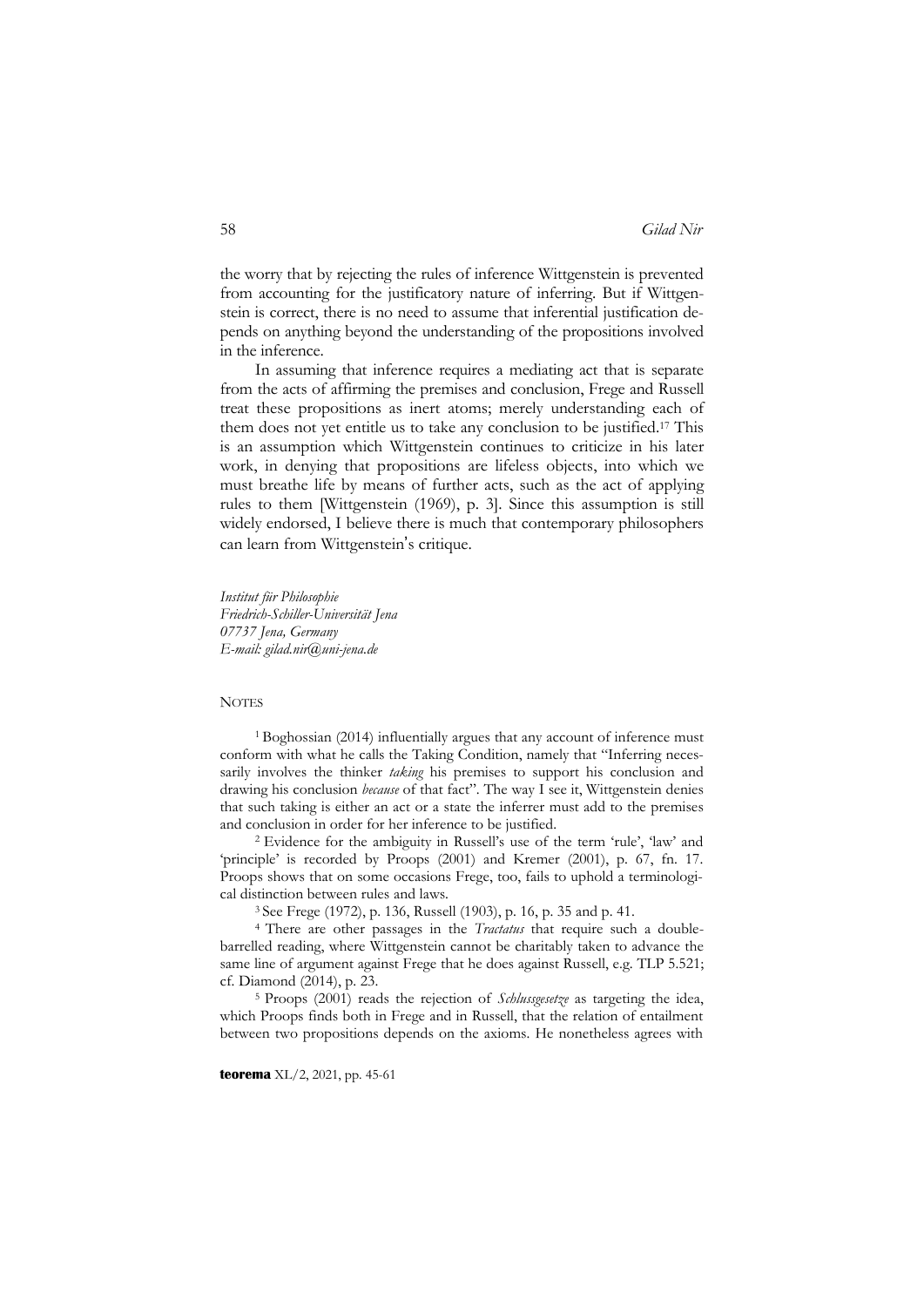Ricketts that 5.132 might be taken to pursue two separate targets at once, and thus to also target Russell's rules of inference.

<sup>6</sup> There is a later text from the 1930s in which Wittgenstein motivates the conclusions of 5.132 by appeal to a regress argument: "What justifies the inference is seeing the internal relation. No rule of inference is needed to justify the inference, since if it were I would need another rule to justify the rule and that would lead to an infinite regress" [Wittgenstein (1982), p. 56]. However, the regress Wittgenstein describes here is different from the one described by Carroll, since it involves an endless series of rule-applications rather than an endless series of inferences whose number of premises keeps growing. A version of the worry that inference might be subject to a regress of rules is addressed by Russell, who attributes it to Bradley [Russell (1903) p. 41]. But there is no sign for this in the *Tractatus*.

7A further apparent reason to think that '*Schlussgesetze*' denotes axioms, not rules, is the fact that they are rejected not only for being "superfluous" but also for being "senseless," and senselessness is paradigmatically applied, in the *Tractatus*, to logical propositions. But on closer look, the *Tractatus* sometimes uses the term 'senseless' in a wider sense (e.g. in 5.1362), so this does not follow. On my interpretation, 'senseless' in 5.132 is used to point out that contrary to Frege's and Russell's view, rules could not convey any content.

<sup>8</sup> In this I concur with Diamond 1991b, against readers such as Hacker (1986) and Geach (1976).

<sup>9</sup> And see the discussion in Geach (1976).

<sup>10</sup> In *Begriffsschrift* there is only one rule of inference, and every inference is marked by a horizontal line between premises and conclusion [Frege (1972), p. 119]. *Grundgesetze*, by contrast, employs three basic rules of inference, each of which is marked by a different sign [Frege (2013), p. 22ff.].

11 Frege presents the distinction between indicating (*andeutende)* and referring (*bedeutende)* expressions in discussing the signification of the latin-letter variables [Frege (2013), p. 11 and p. 31; see also Frege (1984c), p. 313]. The judgment stroke is described as indicating in Frege (1984a), p. 149, fn. 7; the inferential stroke is described as indicating in Frege (2013), p. vi and p. 43. Wittgenstein criticizes Frege 's judgment stroke for being logically meaningless [TLP 4.442], and Frege 's inferential signs seem open to similar objections.

<sup>12</sup> Anscombe (1959) lays particular emphasis on this point, which leads her to reject the idea that the Tractarian theory of sense has two parts — a picture theory for elementary propositions and a truth-functional theory for molecular ones.

<sup>13</sup> On this conception of nonsense and on why a failure to determine the meaning of signs is not the indication of any substantive impossibility, see Diamond (1991a).

14 See e.g. Anscombe (1959), Geach (1976) and Hacker (1986). Against these, Diamond (1991b) argues that Wittgenstein 's distinction between saying and showing prevents the assimilation of what is shown to what can be said.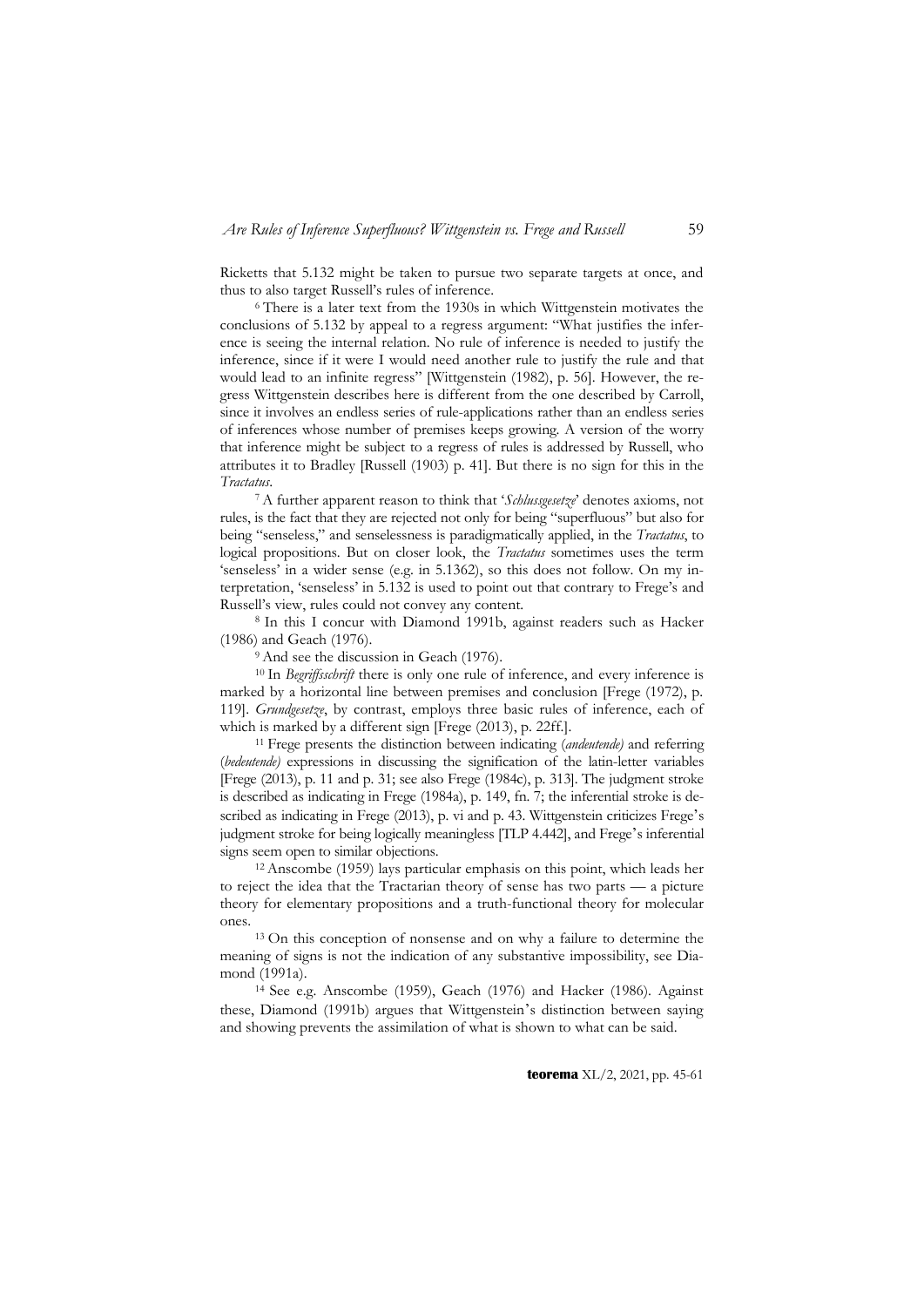<sup>15</sup> The argument is closely related to the one in TLP 5.441, with which Wittgenstein seeks to justify what he calls his *Grundgedanke* — the thesis that the logical constants do not contribute any *content* to representation [TLP 4.0312]. He there argues that the fact that in a different notation we can eliminate some of the logical constants in favor of others shows that there is nothing to which the constants refer.

<sup>16</sup> For a related construal of the Tractarian notion of showing, see Narboux (2014). For the idea that the correlate of showing is not content, but the mastery of the language in which content is deployed, see Kremer (2002).

<sup>17</sup> The discussion instigated by Boghossian (2014) seems to me to be premised on this assumption; a recent account of inference that avoids making this assumption is found in Marcus (2019).

#### **REFERENCES**

- ANSCOMBE, G.E.M. (1959), *An Introduction to Wittgenstein* '*s Tractatus*; London, Hutchinson University Library.
- BAKER, G. (1988), *Wittgenstein, Frege and the Vienna Circle*; Oxford, Basil Blackwell.
- BOGHOSSIAN, P. (2014), 'What is Inference'; *Philosophical Studies*, vol. 169 (1), pp. 1–18.
- CARROLL, L. (1895), 'What the Tortoise said to Achilles'; *Mind*, vol. 4 (14), pp. 278–280.
- DIAMOND, C. (1991a), 'What Nonsense Might Be'; *The Realistic Spirit*, Boston, MIT Press, pp. 95–114.
- –– (1991b), 'Throwing Away the Ladder'; *The Realistic Spirit*, pp. 179–204.
- –– (2014), 'Addressing Russell Resolutely'; *Philosophical Topics*, vol. 42 (2), pp. 13–43.
- FREGE G. (1972), *Conceptual Notation and Related Articles*; translated and edited by T. W. Bynum, Oxford, Clarendon Press.
- –– (1979), 'Logic'; in *Posthumous Writings*, edited by H. Hermes et al., Chicago, University of Chicago Press, pp. 1–9.
- –– (1984a), 'Function and Concept'; in *Collected Papers on Mathematics, Logic, and Philosophy,* edited by B. McGuinness, translated by P. Geach, Oxford, Basil Blackwell, pp. 137–156
- –– (1984b), 'On Concept and Object'; in *Collected Papers*, translated by P. Geach, pp. 182–194.
- –– (1984c), 'On the Foundations of Geometry, Second Series'; in *Collected Papers*, translated by E.-H. W. Kluge, pp. 293–340.
- –– (2013), *Frege: Basic Laws of Arithmetic*; edited and translated by P. A. Ebert and M. Rossberg, Oxford University Press.
- GEACH, P. T. (1976), 'Saying and Showing in Frege and Wittgenstein'; *Acta Philosophica* Fennica, vol. 28, pp. 54–70.
- HACKING, I. (1979), 'What is Logic'; *Journal of Philosophy*, vol. 76 (6), pp. 285–319.
- HACKER, P. (1986), *Insight and Illusion: Themes in the Philosophy of Wittgenstein*; second edition. Oxford, Clarendon Press.

**teorema** XL/2, 2021, pp. 45-61